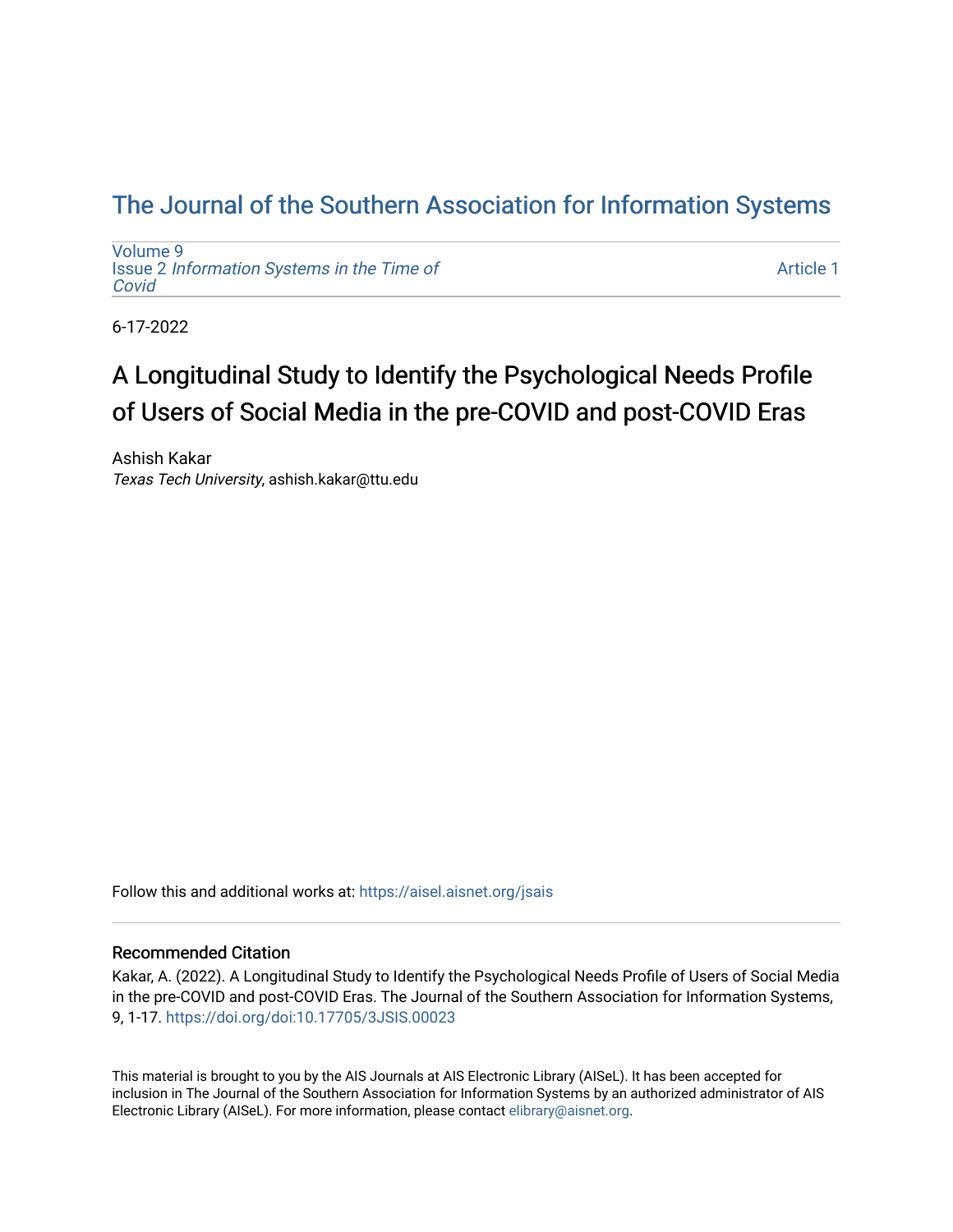# A Longitudinal Study to Identify the Psychological Needs Profile of Users of Social Media in the pre-COVID and post-COVID Eras

# Cover Page Footnote

I am thankful to the subjects of the study and the distinguished audiences at the conference for their valuable guidance and encouraging comments which led to this research. https://doi.org/doi:10.17705/3JSIS.00023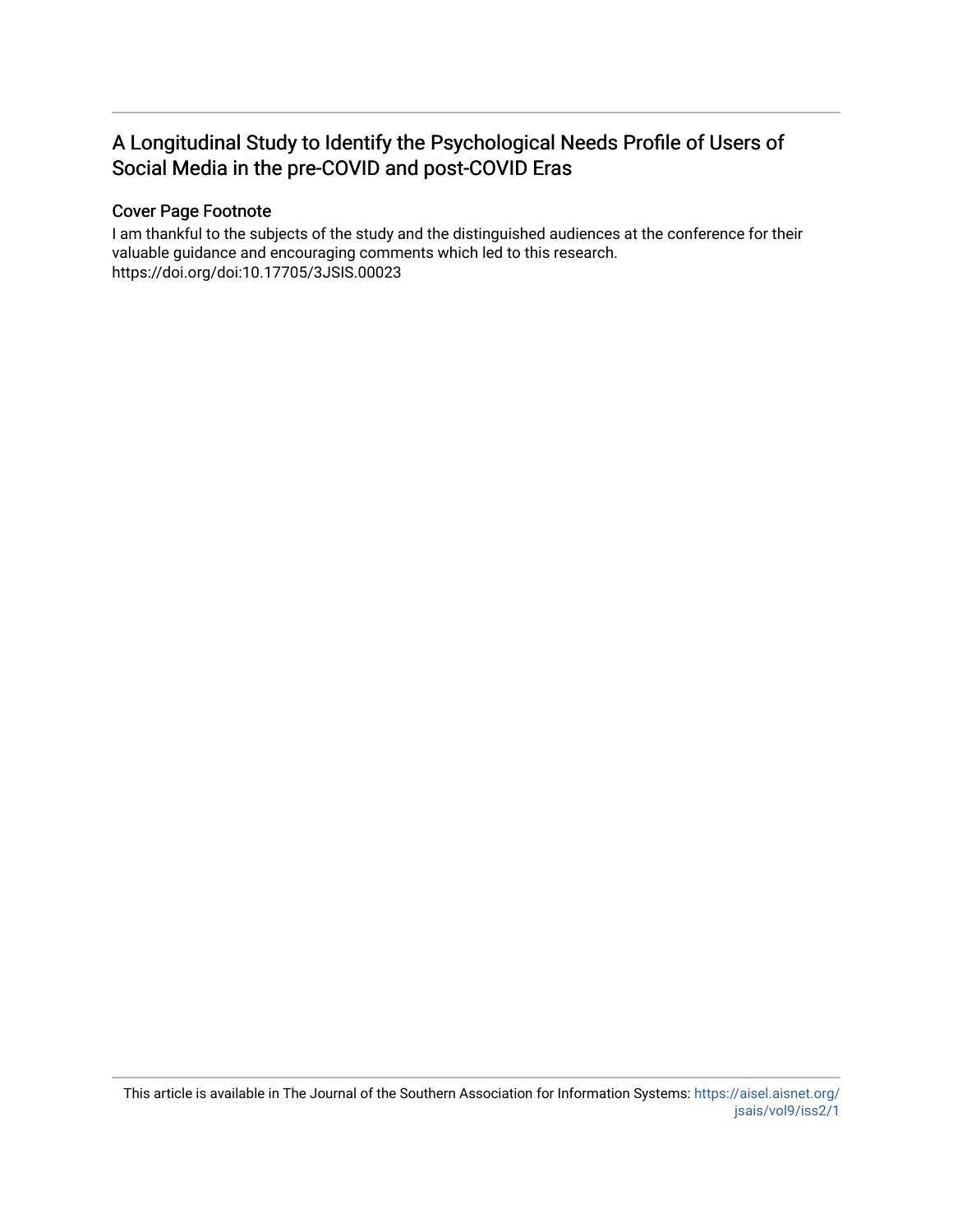#### **ABSTRACT**

Social media has had a huge impact on how we live and interact as a society. Yet, research literature is sparse on the psychology of users who participate enthusiastically in the social media. In this exploratory study with 222 student users, we apply the theory of fundamental human needs to predict and assess the psychological profile of users who actively engage in social media. Overall, the finding of the study support our hypothesis but with a few unexpected findings. Need of relationship, self-esteem and popularityinfluence were found to positively impact the behavioral intention, frequency and time users spent on social media. The findings have useful practical implications for product/ project managers in understanding what motivates users to engage in social media and how social media can be designed to further enhance user participation.

#### **KEYWORDS**

Behavioral Intention, Need for Relatedness, Need For Popularity-Influence, Need For Self-Esteem

#### **Introduction**

Software development organizations are facing more competition than ever before and are constantly searching for new ways to enhance adoption and usage of their software. The underlying assumption in technology adoption research is that users are a homogeneous category as we did not find studies in information systems literature examining system use from the perspective of their psychological needs. However, in our recent study with users of computer games (Kakar, 2021) we found that users high in the psychological need for autonomy, self-esteem and pleasure-stimulation were the most avid users in terms of their behavioral intention, time and frequency of playing games.

These findings showed that not only users' need profile vary but they were salient in impacting software use. When we presented the findings to the subjects during exit interview they agreed with the findings. Yet, they suggested that the psychological needs of users in other product categories might be different and were enthusiastic about participating in a new study to find out.

In this replication study with the same participants we focus on users of social media with the goal of providing answers the following questions. Is psychological needs profile of users of social media different from other software users and if so, what is the difference? How does the psychological needs impact the behavioral intention and actual usage of social media? Did the usage of social media by the participants change over time? Does user's psychological needs profile vary with time? Answers to these questions will help product/ project manager of social media/ online websites to better understand their users and develop strategies to meet their specific needs, thereby increasing user participation.

#### **Literature Review**

The Merriam-Webster dictionary defines social media as "forms of electronic communication (such as websites for social networking and microblogging) through which users create online communities to share information, ideas, personal messages, and other content (such as videos)". User participation in social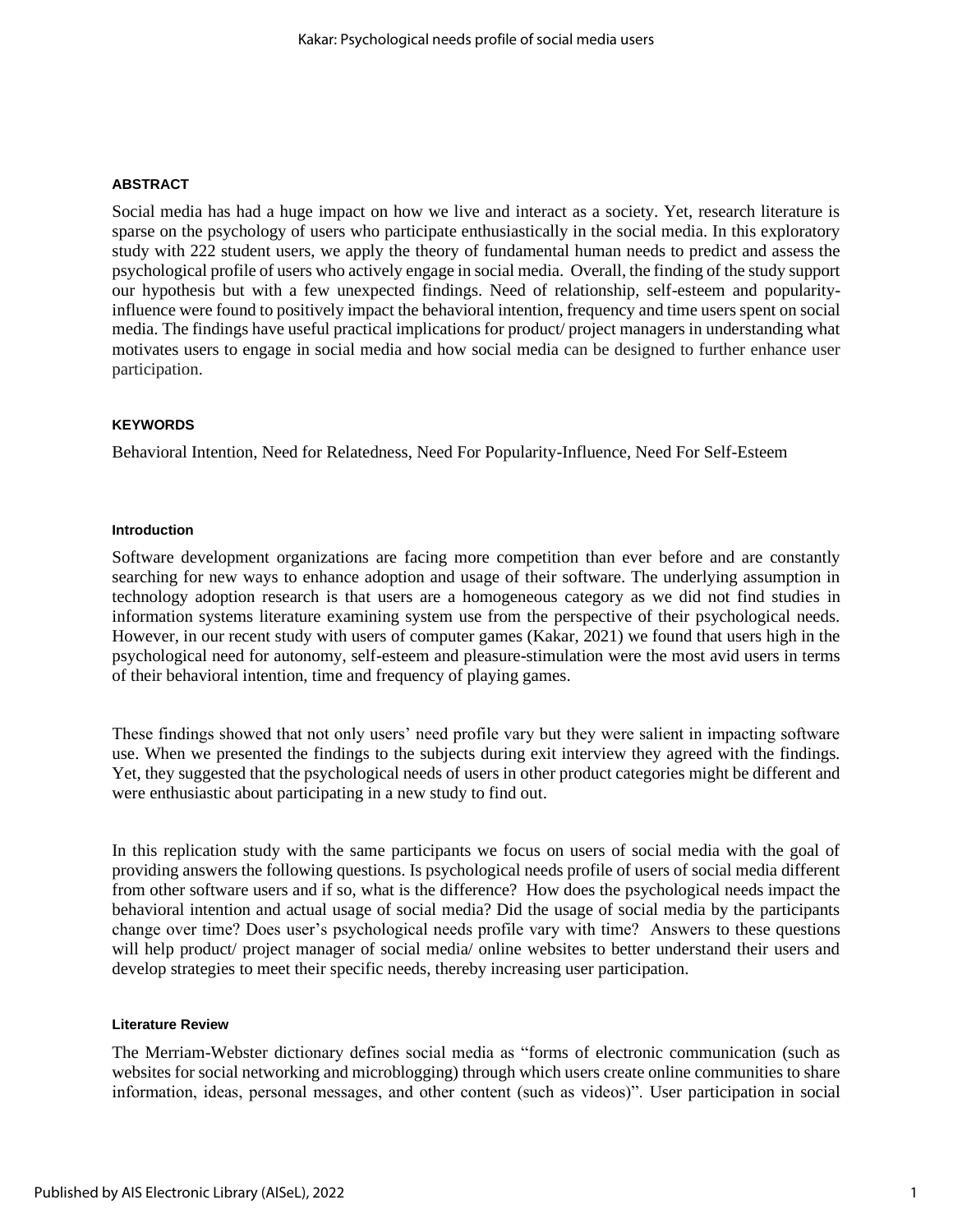media has grown exponentially over time. In 2005 there were only 5% of adults who used social media and in 2015 the number increased to 65% (Perrin, Duggan, Rainie, Smith, Greenwood, Porteus, and Page, 2015) and today according to the latest Pew Research Centre report the percentage of people using social media has increased to 72% (https://www.pewresearch.org/internet/fact-sheet/social-media/). Participation in social media is so engaging that according to a recent Nielson report users spend almost a quarter of their time in cyber space on social media (https://www.nielsen.com/wp-content/uploads/sites/3/2019/04/q3- 2018-total-audience-report.pdf?cid=482) causing "passive audience of the pre-social media era to become an active and engaging community." (Rauniar, Rawski, Yang and Johnson, 2014). Non-profit organizations, governments, business world and political parties scrounge online social media sites to identify volunteers, customers, suppliers and prospective employees.

# **Human Psychological Needs**

We suggest that despite the huge impact of social media on the way we live as a society, the behavior of individual users on social media is primarily voluntary and therefore must be rioted in their personal needs. There is a vast body of past literature on fundamental human needs starting with McDougall (1908), Freud (1920), Murray (1938), Maslow (1954), Baumeister and Leary, (1995) and Reis, Sheldon, Gable, Roscoe and Ryan (2000). In a more recent development, Sheldon, Elliot, Kim and Kasser (2001) examined 10 distinct feelings and came up with a list of 10 basic human psychological needs (see Appendix A), are in line with past theories within the human motivation literature stream as elaborated below (Sheldon, Elliot, Kim and Kasser, 2001).

Maslow's theory of personality (1954) had earlier identified five fundamental human needs: physical health, security, love-belongingness, self- esteem, and self-actualization. The conceptualization of need for love or belongingness is similar to the need for relatedness identified by Deci and Ryan's (1985). Later in a similar vein Baumeister and Leary (1995) and Reis & Patrick (1996) discussed the need for people to feel a sense of relationship with others who are important in their life.

Further, Maslow's (1954) need for security is similar to Epstein's (1990) self-consistency need, Selfconsistency need, brings a sense of stability to an individual according to Epstein, Epstein's cognitiveexperiential self- theory (1990) had identified four needs that all individuals seek to satisfy namely the need for self-esteem, relatedness, pleasure (vs. pain), and self-concept consistency. The need for self-esteem was also noted by Maslow (1954). Thus, Epstein's model added one more need to Malow's (1954) five needs i.e. the need for pleasurable stimulation.

Additionally, the "American dream" assumes that happiness in individuals results from popularityinfluence and money- luxuries (Derber, 1979). Carnegie (1936) had popularly identified the ability to "win friends and influence people" as a route to a prosperous and thus happy life. Further, based on Whitney's (1959) concept of mastery, Aitken's (1964) concept of self-achievement motivation and more recently Bandura's (1997) concept of self-efficacy, Sheldon, Elliot, Kim and Kasser (2001) identified competence as another fundamental human need. Finally, Autonomy was identified as their tenth human need based on CET (Cognitive Evaluation Theory) by Deci and Ryan (1985) and seminal personality theories of Murray's (1938), Erickson's (1963), and Rogers (1963).

Of these 10 needs, the needs for self-esteem, relatedness, autonomy and competence were found to be most salient followed by pleasure-stimulation, physical thriving, self-actualization, security, popularity influence and money-luxury (Sheldon, Elliot, Kim and Kasser, 2001). Further, there are individual differences in psychological needs (Deci and Ryan, 2000). For example, the individuals' need for competence and relatedness may vary. Studies by Richer, Blanchard, and Vallerand (2000) and Richer and Vallerand (2000) have found that individuals high in need of competence are low in need of relatedness. We use the 10 fundame4ntal psychological needs of users to identify the salient psychological needs of extensive social media users and their role in predicting the usage of social media.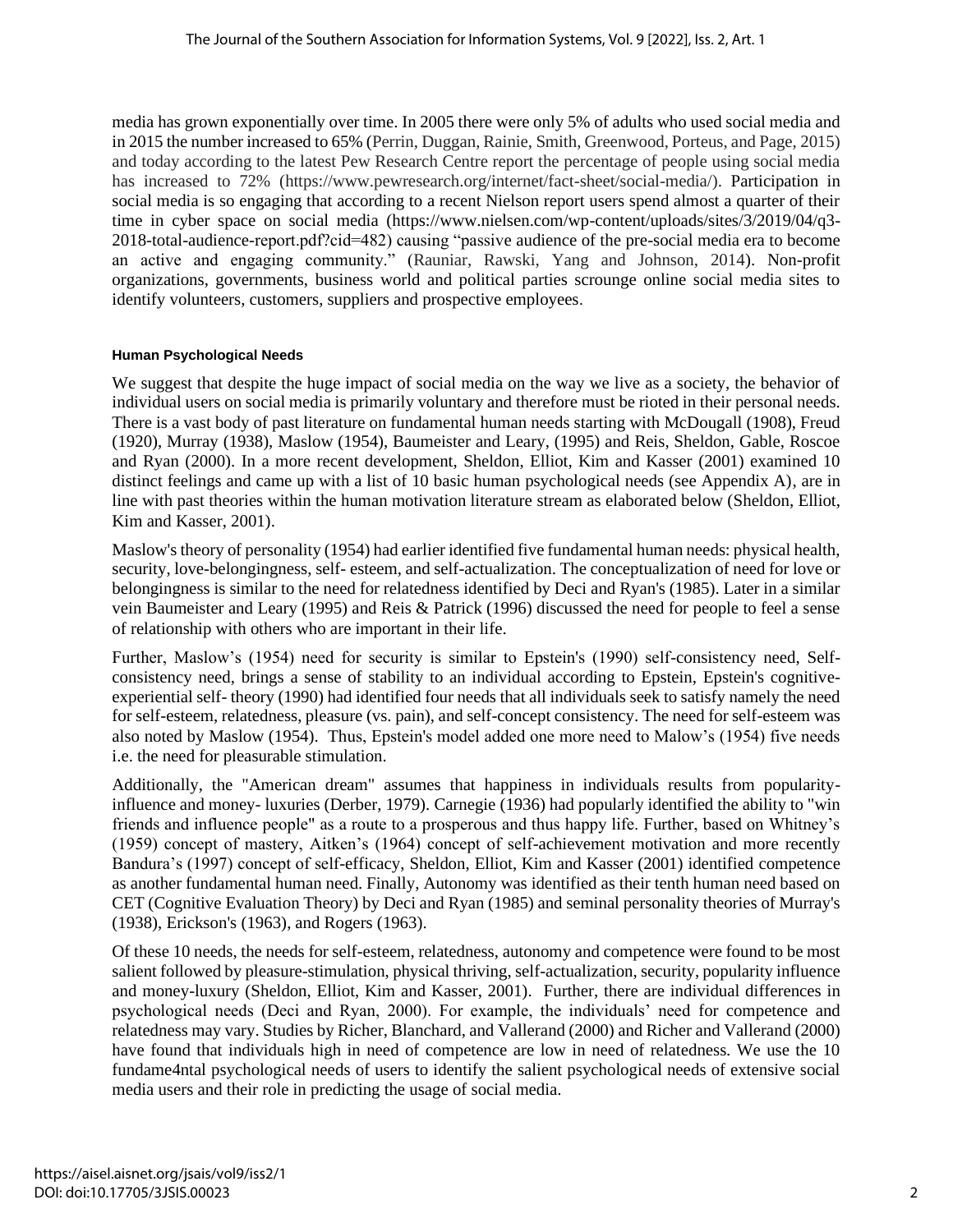# **Theory Development**

Based on the fundamental psychological needs theory we suggest that the needs for competence, security and money-luxury on the other hand can be fulfilled by utilitarian software (2015a, b). Competence is related to accomplishing complex and difficult task and projects which in turn provides a means for extrinsic benefits such as job promotion, career progression, monetary benefits and security. Further, the user need for autonomy, self-actualization and pleasure-stimulation can be fulfilled by gaming software, the user needs for self-esteem, relatedness and popularity-influence can be fulfilled by social media websites. They provide a way to engage with community and establish social standing and relationships as elaborated in the following paragraphs:

Social value is relevant to users (Kakar and Kakar, 2017; Kakar and Kakar, 2018a, b). Individuals often look for social interactions to overcome their loneliness (Tauber, 1972; Forman and Sriram 1991). However, these interactions are possible only to a limited extent in utilitarian and hedonic software such as computer games but are made possible through social media. People have a desire to be socially accepted and loved (Baumeister and Leary 1995; Leary, Kelly, and Schreindorfer, 2001). This desire has its roots in the Malow's (1954) need to belong" a fundamental human motivation that is something all human beings possess ... to form and maintain at least a minimum quantity of lasting, positive, and significant interpersonal relationships" (Baumeister and Leary 1995, p. 497). Social media provides a platform for users to fulfill this need. People with a higher need for relationship will therefore have a higher BI, FRQ and TIME. Thus,

**Hypothesis 1:** Users who over-indulge in social media usage have a higher need for relatedness

**Hypothesis 2:** Users' need for relatedness will positively impact their behavioral intention to use social media and the time and frequency of their engagement on social media

Yet, overcoming loneliness and the need to belong and be loved are not the only objectives of social interactions. Its experiential meaning is more complex and can be understood from a symbolic interactionist perspective (Blumer, 2012). The symbolic value of social interactions is very different from the functional and hedonic value. Sheth et al. (1991) Social media provides a means for individuals to express and share their values online. Even people with social competence deficits and low self-esteem offline and can boost their self-image online without having to meet them (Wu, Huang, Chen, Davison and Hua, 2018). They can receive recognition, positive feedback and friendship based on their online participation, self-expression and disclosures (Shaw and Grant, 2002; King and Lee, 2011) and achieve the same level of social intimacy in virtual environment as they would have experienced in a real-life environment (Mathwick et al., 2008). Therefore, we suggest

**Hypothesis 3:** Users who over-indulge in social media usage have a higher need for self-esteem

**Hypothesis 4:** Users' need for self-esteem will positively impact their behavioral intention to use social media and the time and frequency of their engagement on social media

The need for popularity-influence is the need to be "liked, respected, and have influence over others rather than feeling like a person whose advice or options nobody is interested in." ((Zhu and Chen, 2015). The need for popularity-influence differs from the need to belong which is characterized by the desire to form ''lasting, positive, and significant interpersonal relationships."(Baumeister and Leary 1995, p. 497). While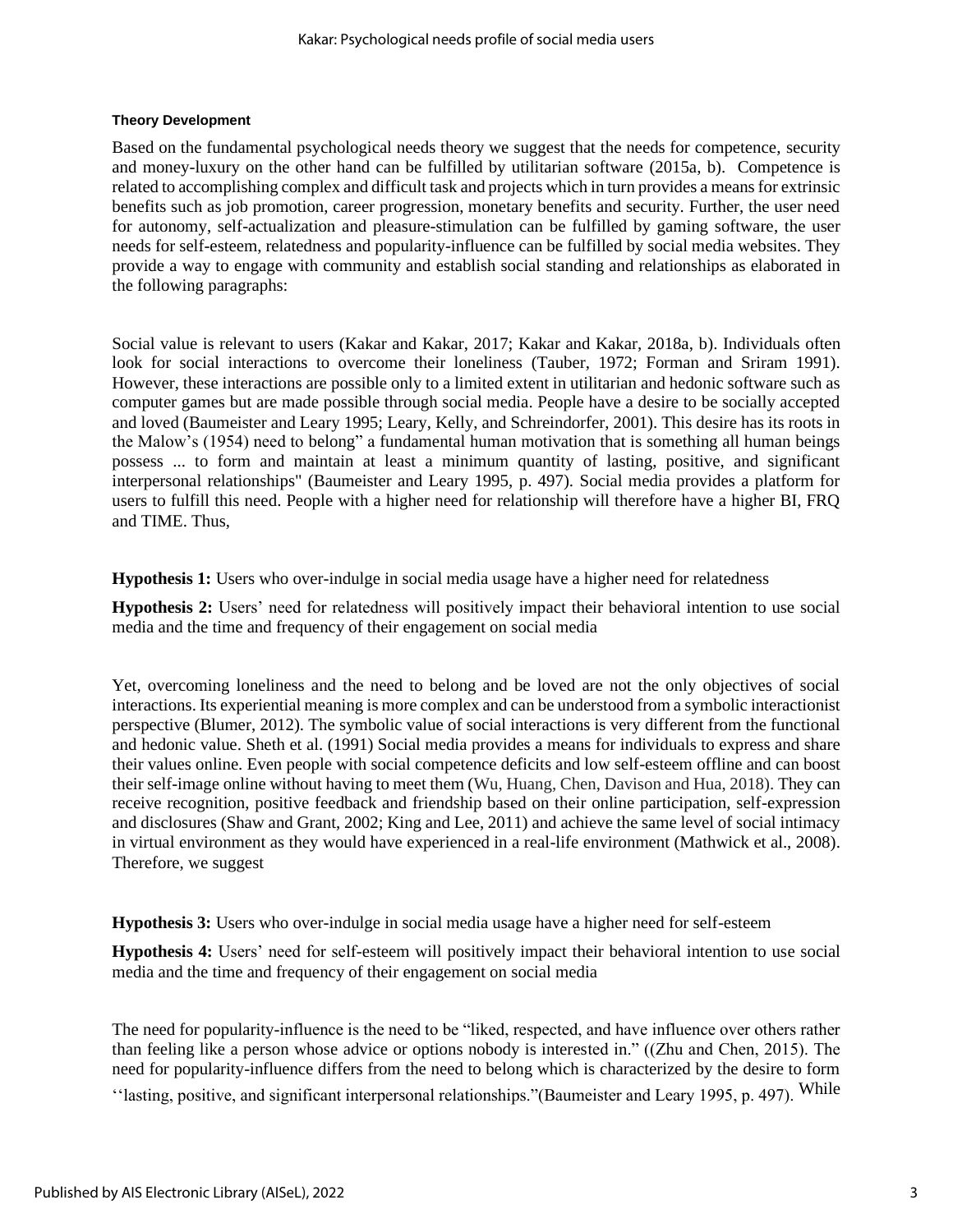a few intimate relationships can satisfy this need the need for popularity-influence can be satisfied only through a large number of (often superficial) relationships such as for example the relationship between a celebrity and her fans. People high in need for popularity-influence have impression management goals (Utz, Tanis and Vermeulen, 2012). Social media allows such individuals unique opportunities for selfpresentation and provides reach. They can address a very large audience with just a few mouse clicks and gain popularity through communicating their unique insights and interesting experiences to a large number of people quickly. Thus,

Hypothesis 5: Users who over-indulge in social media usage have a higher need for popularity-influence

Hypothesis 6: Users' need for popularity-influence will positively impact their behavioral intention to use social media and the time and frequency of their engagement on social media

#### **Method**

#### **Study Setting and Design**

The longitudinal study was conducted in a public university in the south with student subjects. Each subject in the study answered a questionnaire-based survey that captured data on demographics and questions to determine the users' needs profile (see Appendix A). The actual usage of social media websites was captured using a tool developed for the purpose.

#### **Participants**

The participants were from a medium sized university located in a southern state. The college of business of this university encourages research exposure by awarding students extra credit for research participation. Only those students who agreed to provide data in both rounds of the study, at the end of the Fall semester, 2019 and at the end of Spring semester 2020 were recruited for the study. All 222 participants agreed to provide browsing data of the computing devices used by them and participate in both rounds of the study. The participants were 19-23 years old. 51.5% respondents were female, and 49.5 % respondents were male.

#### **Measures Used**

The 10 human psychological needs (see Appendix A for items) were each represented by the 3-item scale (Sheldon, Elliot, Kim and Kasser, 2001). For Behavioral intention (BI) we adapted the Venkatesh, Thong and Xu (2012) scale using following 3 items:

- 1. I often think about visiting social media websites
- 2. I would like to engage in social media activities in my spare time
- 3. I will continue to engage in social media activities frequently

All measures used a 9-point Likert scale with anchors of 9 (strongly agree) and 1 (strongly disagree). Some items were reverse coded. The construct value was computed by taking the average of user response to the items. For actual system usage we collected historical data in the first and second rounds on the average frequency of social media access (FRQ) and the average time spent per day (TIME) over the previous 4 months.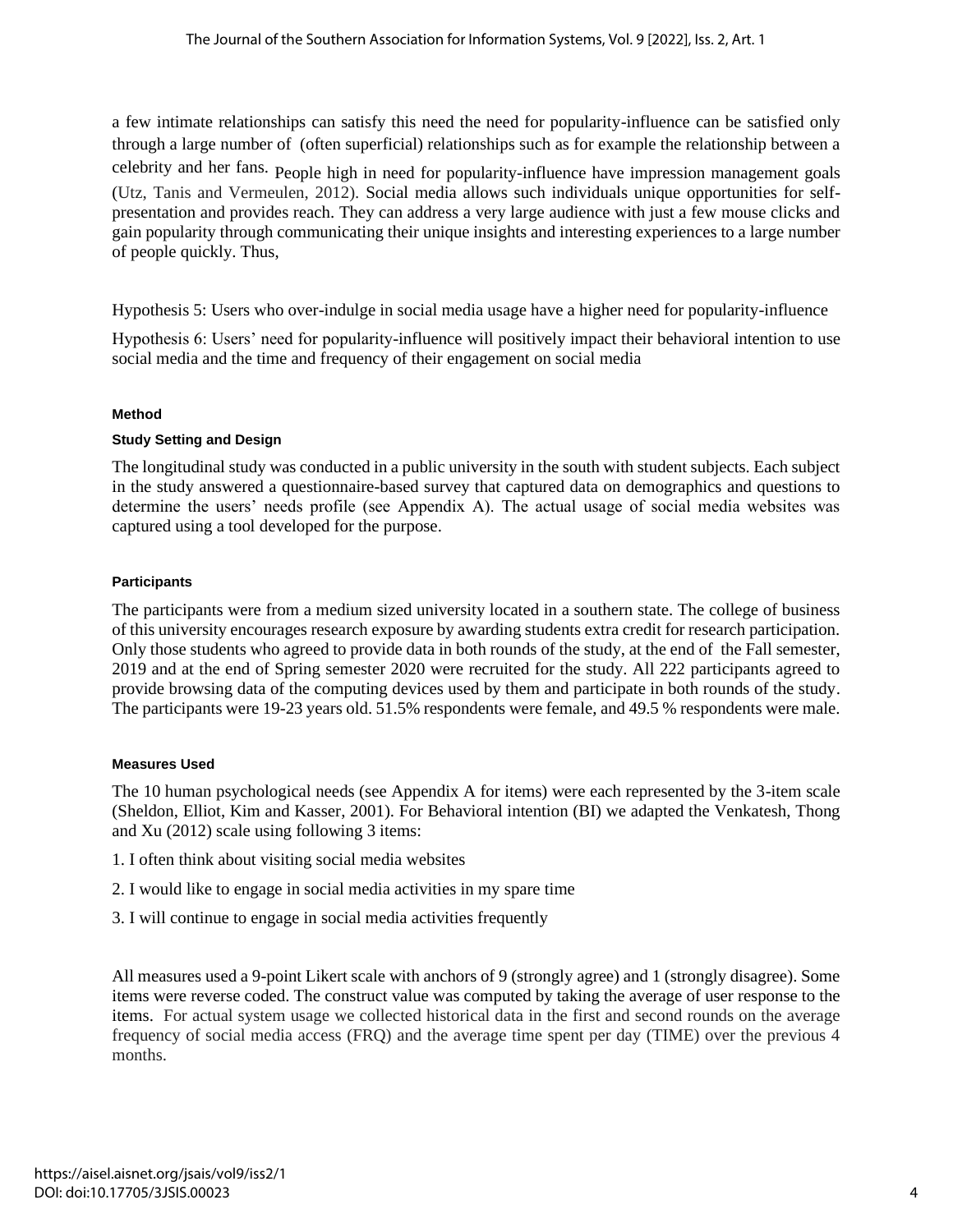# **Procedure**

A software tool was provided to the participants that automatically generated their actual usage information of social media. The software used the list of top 100 social media websites (https://www.practicalecommerce.com/105-leading-social-networks-worldwide) and was run by the participants themselves to provide the data. In case some social media websites accessed by the participants were not included in the statistics the participant had the choice to add them in the list (deletion from the list was not allowed) and run the software again to provide a more comprehensive historical data.

Participants also answered the survey questionnaire regarding demographics their psychological needs (Appendix A) and BI to engage in social media activities at the beginning of fall 2019 semester. They also answered the questionnaire on their psychological needs and BI to engage in social media activities at the end of the semester fall 2020 semester. Two groups of participants were created for analysis. The first group of participants (constituting Group A of 73 students) were those that participated in social media activities for one standard deviations above the mean time for the group of all participants. The second group consisted of remaining subjects (constituting Group B of 149 students).

# **Method of Analyses**

Factor analysis was performed on the data set obtained from the participants to establish validity and reliability of the measures used in the study. Further, the correlation matrix and internal reliabilities of the measures were also examined. A paired t-test was performed for within group analysis of data and multiple two sample t-tests were performed for across user group comparison of social media usage.

We adapted the widely accepted (Brandt, 1987; Anderson and Mittal, 2000; Brandt, 1988; Mittal, Ross and Baldasare, 1998) PRCA (Penalty Reward Contrast Analysis) technique for analyzing the data collected in Round 1 and Round 2 to test the hypotheses. By having two sets of dummy variables representing each group indicating high value (1 SD above mean) of social media usage representing group A and a low value of (1, 0) representing Group B, multiple regression analysis is conducted with social media usage and BI as independent variable. Using this statistical approach, we get two regression coefficients for each user need, one (high) representing the impact of high level of psychological need on computer usage and the other representing the impact of low level of psychological need on computer usage.

#### **Results and Analyses**

The results of the factor analysis using IBM<sup>©</sup> SPSS<sup>©</sup> Statistics Version 19 (see Appendix B) show that the factors extracted using Varimax rotation represented the scales used in the study: the autonomy scale represented by items A1 to A3, the competence scale represented by items C1 to C3, the relatedness scale represented by items R1 to R 3, the physical thriving scale represented by PT1 to PT3, the security scale represented by items SE1 to SE3, the self-esteem scale represented by items ST1 to ST3, the selfactualization scale represented by items SA1 to SA3, the pleasure-stimulation scale represented by items PL1 to PL3, the money-luxury scale represented by items ML1 to ML3, and the popularity-influence scale represented by items P1 to P3).

The loadings within factors was found to be  $(> 50)$  demonstrating convergent validity of items within scales, and there was no cross loadings (>.40) between factors demonstrating discriminant validity between scales. The internal reliabilities of all the scales used in the study were greater than .70 (see Table 1). Further none of the inter-correlations between the scales were greater than .65 (Table 2).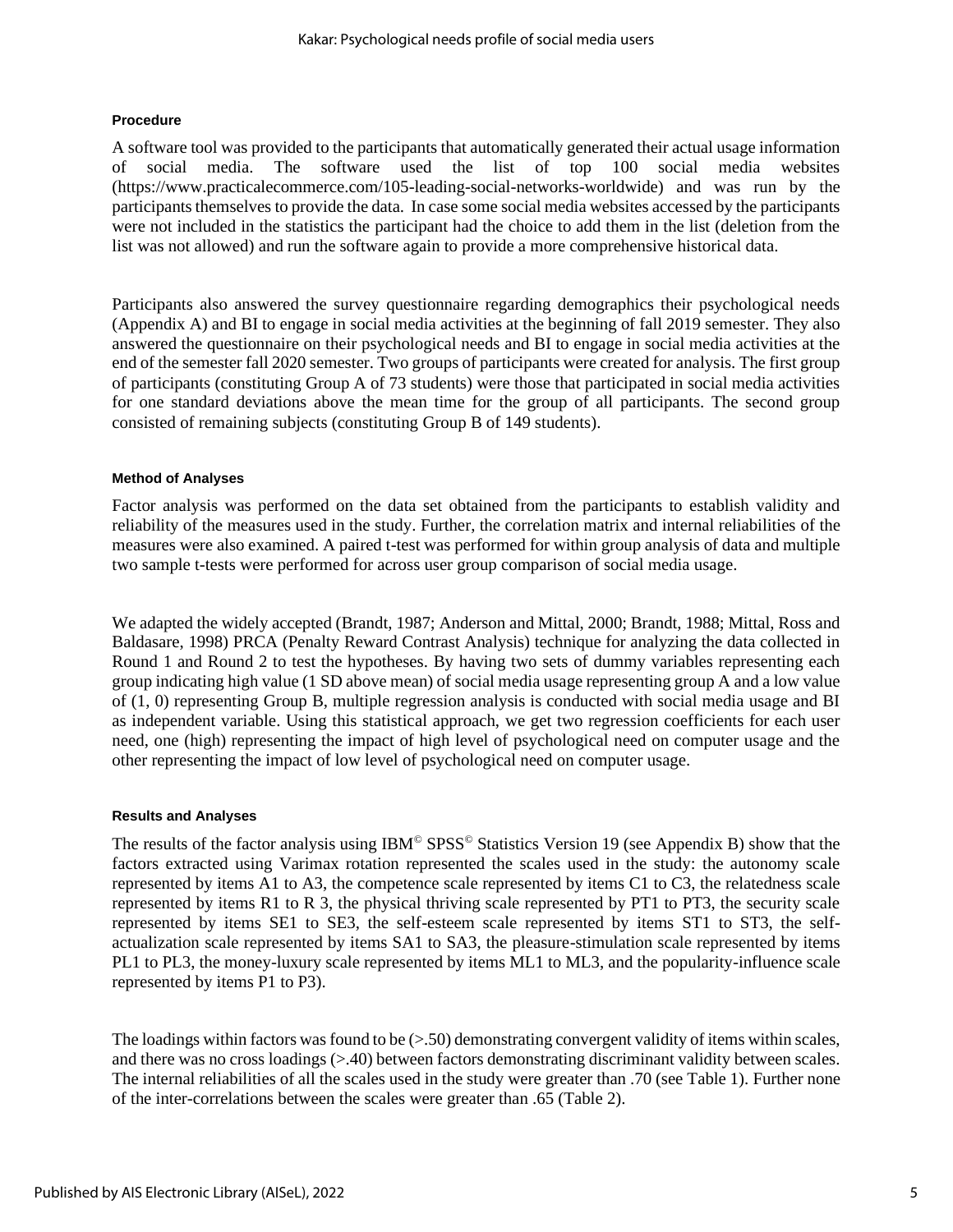| Name of the scale         | Cronbach's Alpha | Number of Items |
|---------------------------|------------------|-----------------|
| Behavioral Intention (BI) | 0.90             | 3               |
| Autonomy (A)              | 0.81             | 3               |
| Competence $(C)$          | 0.80             | 3               |
| Relatedness (R)           | 0.79             | 3               |
| Physical Thriving (PT)    | 0.78             | 3               |
| Security (ST)             | 0.83             | 3               |
| Self-Esteem (SE)          | 0.77             | 3               |
| Self-Actualization (SA)   | 0.81             | 3               |
| Pleasure Stimulation (PS) | 0.84             | 3               |
| Money luxury (ML)         | 0.81             | 3               |
| Popularity Influence (PI) | 0.84             | 3               |

Table 1. Internal Reliability of Scales

|              | $\mathbf{A}$ | $\mathsf{C}$ | $\mathbf R$ | PT     | <b>SE</b> | <b>ST</b> | <b>SA</b> | <b>PS</b> | <b>ML</b> | PI   | <b>BI</b> |
|--------------|--------------|--------------|-------------|--------|-----------|-----------|-----------|-----------|-----------|------|-----------|
| $\mathbf{A}$ | 1.00         |              |             |        |           |           |           |           |           |      |           |
| $\mathbf C$  | $-.32*$      | 1.00         |             |        |           |           |           |           |           |      |           |
| $\mathbf R$  | $-.22$       | $-.21$       | 1.00        |        |           |           |           |           |           |      |           |
| PT           | $.40*$       | $.31*$       | .21         | 1.00   |           |           |           |           |           |      |           |
| $\rm SE$     | $.38*$       | $.32*$       | $.39*$      | .21    | 1.00      |           |           |           |           |      |           |
| <b>ST</b>    | $.33*$       | $.37*$       | .20         | $.32*$ | .20       | 1.00      |           |           |           |      |           |
| <b>SA</b>    | $.39*$       | $.41*$       | .16         | $.31*$ | .12       | $.32*$    | 1.00      |           |           |      |           |
| <b>PS</b>    | $.31*$       | .10          | $.31*$      | .20    | $-.09$    | .21       | $.30*$    | 1.00      |           |      |           |
| ML           | .22          | $.31*$       | .21         | .11    | .21       | .20       | .21       | $.33*$    | 1.00      |      |           |
| PI           | $-.18$       | $.34*$       | $.38*$      | .20    | $.41*$    | .21       | .20       | $.32*$    | $.35*$    | 1.00 |           |
| BI           | $.41*$       | .17          | .23         | .21    | $-18$     | .19       | $.32*$    | .48*      | .16       | .12  | 1.00      |

 $* p < .05$ 

Table 2. Correlations

| Psychological Need           | R                   | ◡   | А   | <b>DT</b> | <b>SA</b> | $C^{\mathsf{T}}$<br>ΩI | SЕ  | PI                   | ML  | DС  |
|------------------------------|---------------------|-----|-----|-----------|-----------|------------------------|-----|----------------------|-----|-----|
| Round 1                      | $\mathbf{r}$<br>. 6 | 6.4 | 6.8 | 6.1       | 6.0       | 6.5                    |     | $\overline{ }$<br>.4 | 6.5 | .6  |
| Round 2                      | 7.0                 | 6.4 | 6.8 | 6.6       | 6.0       | 6.5                    | D.ŏ | $\cdot$ .0           | 6.5 | . ხ |
| Difference (Round 2-Round 1) |                     |     | ν   | $0.5*$    |           |                        |     | $0.2*$               |     |     |

 $*_{p < .05}$ 

Table 3. Users' Psychological Needs in Round 1 and Round 2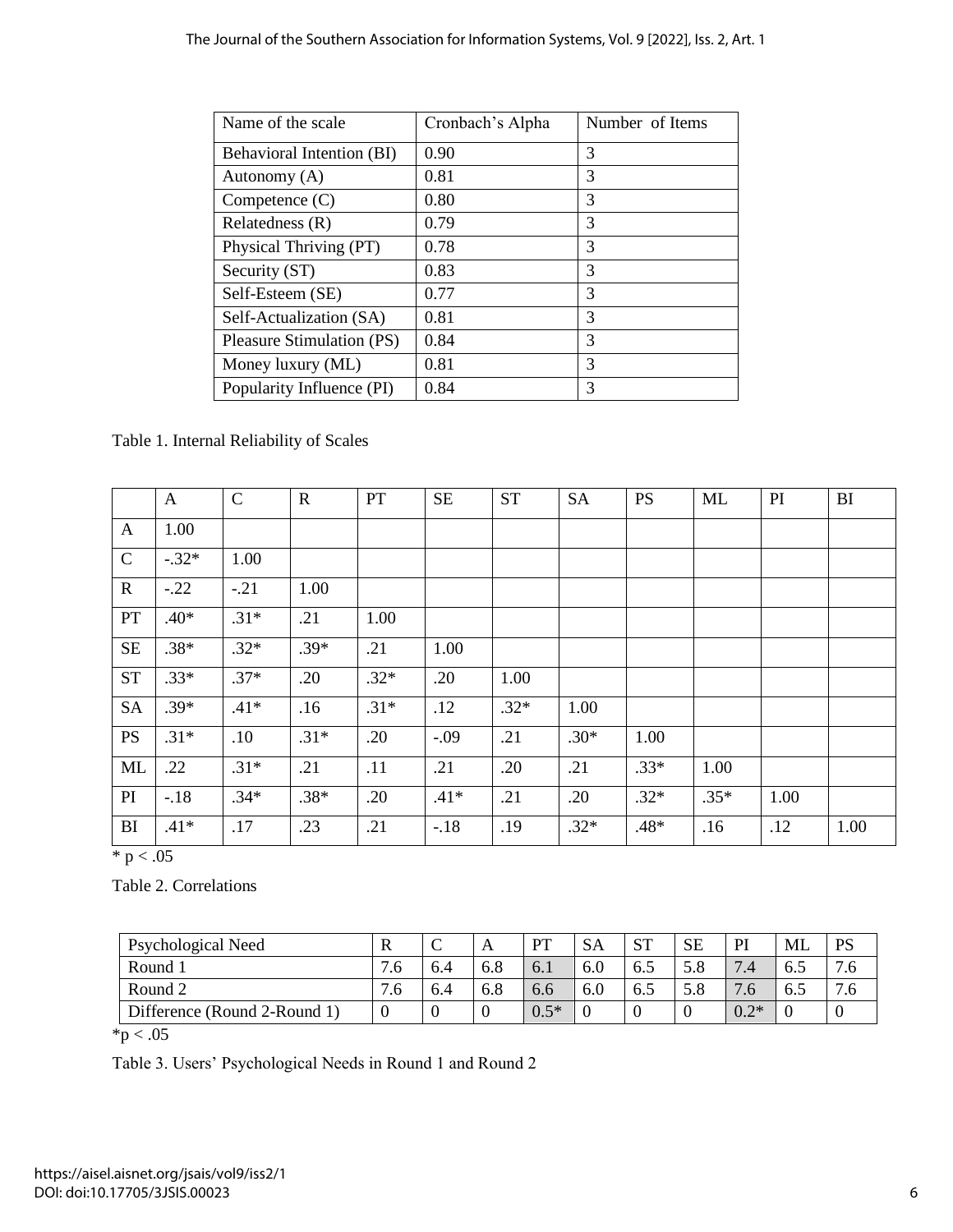| $\beta$ umulation the user fields in Kound 1 and Kound 2 were relatively stable. |        |       |                             |       |           |           |               |         |        |           |
|----------------------------------------------------------------------------------|--------|-------|-----------------------------|-------|-----------|-----------|---------------|---------|--------|-----------|
| Psychological Need                                                               |        |       |                             | PT    | <b>SA</b> | <b>ST</b> | SЕ            | PI      | ML     | <b>PS</b> |
| Group B                                                                          | 7 2    | 6.9   | 7 <sub>1</sub><br>$\cdot$ . | 6.4   | 0.6       | 6.6       | 5.7           | 6.9     | 0.6    | 7.2       |
| Group A                                                                          | 7.8    | 0.1   | 6.,                         |       |           | 6.4       | $\mathfrak b$ | 77<br>. | 6.4    | 7.8       |
| Difference                                                                       | $0.6*$ | $-8*$ | $-4*$                       | $-4*$ | $-9*$     | $-0.2$    | $2*$          | $0.8*$  | $-0.2$ | $0.6*$    |

From Table 3 we can see that except for user need for Physical Thriving and the user need for Pleasure Stimulation the user needs in Round 1 and Round 2 were relatively stable.

 $*p < .05$ 

Table 4. Users' Psychological Needs of Group A and Group B in Round 1

| Psychological Need | R                         | ◡     | A                                  | DТ    | <b>SA</b>                         | $\alpha$ T<br>ΩĪ | <b>SE</b>                       | PI                                          | ML     | <b>PS</b>            |
|--------------------|---------------------------|-------|------------------------------------|-------|-----------------------------------|------------------|---------------------------------|---------------------------------------------|--------|----------------------|
| Group B            | 7 <sub>2</sub><br>$\cdot$ | 6.9   | $\overline{ }$<br>$\overline{1}$ . | 6.9   | 6.6                               | 6.9              | $\overline{\phantom{0}}$<br>ن ر | $\mathbf{r}$<br>$\overline{\phantom{a}}$    | 0.0    | $\sim$<br>$\cdot$    |
| Group A            | 7.8                       |       | $\overline{\phantom{0}}$<br>6.7    | 6.4   | $\overline{\phantom{0}}$<br>ر . د | 6.4              | $\sigma$                        | $\mathbf{r}$<br>$\overline{ }$<br>$\cdot$ . | 6.4    | -<br>$^{\prime}$ . O |
| Difference         | $0.6*$                    | $-9*$ | $-4*$                              | $-5*$ | $-0.9$                            | $-0.2$           | $2*$<br>$\cdot$ J               | $0.6*$                                      | $-0.4$ | $0.6*$               |

 $*\overline{p}$  < .05

Table 5. Users' Psychological Needs of Group A and Group B in Round 2

From Table 4 and 5 we can see that except for user needs of security and money luxury, the psychological needs profile of users in Group A (heavy users of social media) and Group B (not so heavy users of social media) in Round 1 as well and Round 2 were significantly different.

|                     | Behavioral Intention (BI) |                         |                         |                     | Frequency (FRQ)     |                         |                    |                | Time of Usage (TIME) |                         |                         |
|---------------------|---------------------------|-------------------------|-------------------------|---------------------|---------------------|-------------------------|--------------------|----------------|----------------------|-------------------------|-------------------------|
| Roun<br>d<br>overal | Roun<br>đ<br>overal       | Roun<br>d<br>group<br>A | Roun<br>d<br>group<br>A | Roun<br>d<br>overal | Roun<br>d<br>overal | Roun<br>d<br>group<br>A | Roun<br>group<br>А | Roun<br>overal | Roun<br>d<br>overal  | Roun<br>d<br>group<br>A | Roun<br>d<br>group<br>A |
| 5.71                | 7.13                      | 7.42                    | 8.31                    | .22                 | .63                 | 1.54                    | 1.84               | 0.22           | 0.64                 | 0.44                    | 0.79                    |

Table 6. Users' Psychological Needs of Group A and Group B in Round 2

From Table 6 we can see that the behavioral Intention to engage in social media activities and actual usage (FRQ and TIME) were higher for the Group A than for the overall group of subjects in both rounds 1 and round 2. BI, FRQ and TIME were higher in round 2 than in round 1 for both group A and the overall group.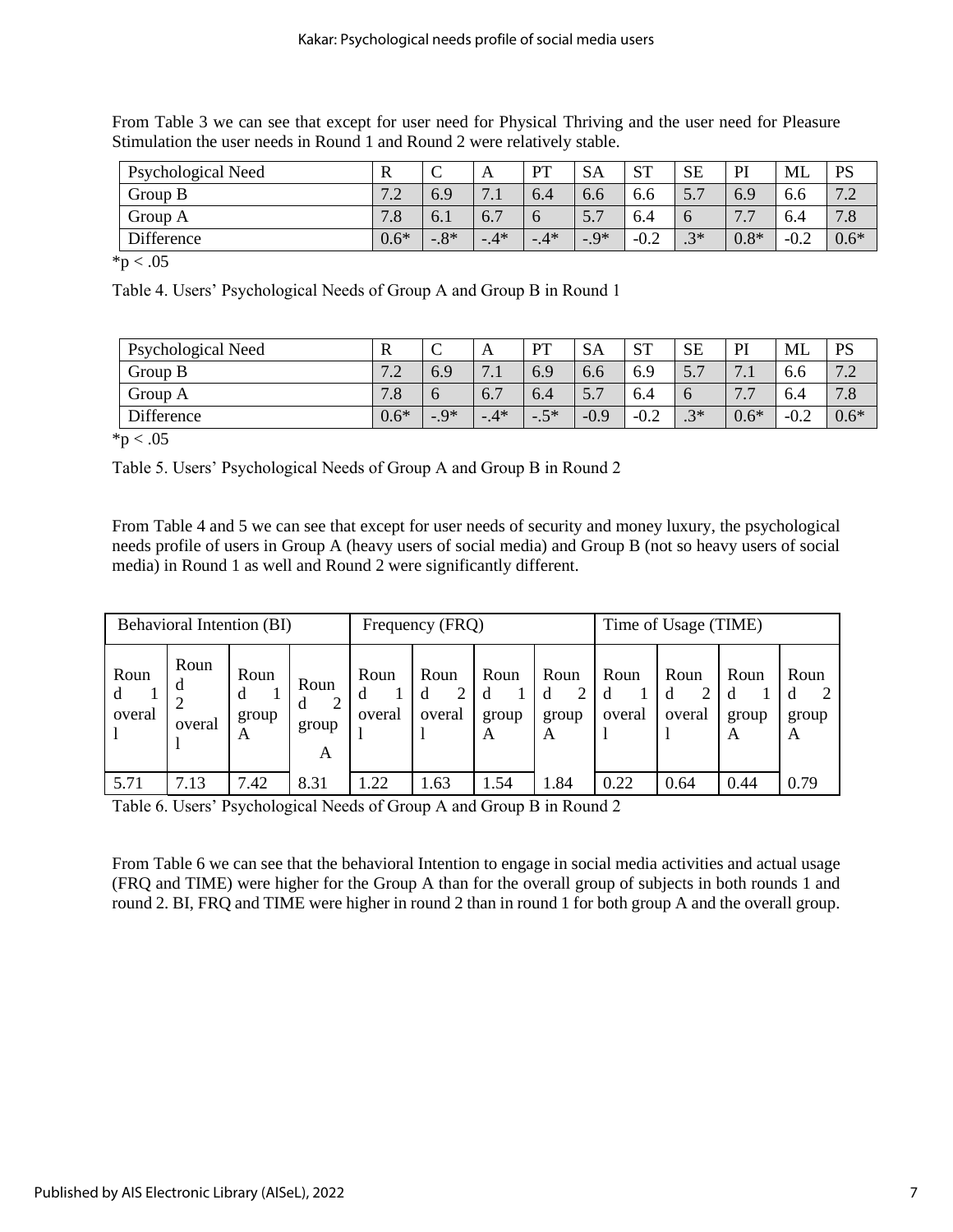| Psychological<br>Needs $\rightarrow$ |      | R      | $\sim$<br>◡ | $\mathbf{A}$ | <b>DT</b> | <b>SA</b> | <b>ST</b> | <b>SE</b> | PI     | ML    | PS        |
|--------------------------------------|------|--------|-------------|--------------|-----------|-----------|-----------|-----------|--------|-------|-----------|
| <b>PRCA</b>                          | Low  | .02    | .08         | 0.03         | .18       | .07       | .04       | .20       | .06    | .0.23 | .05       |
|                                      | High | $.63*$ | $-0.5$      | $-0.05$      | $-.14$    | $-.06$    | .04       | $.38*$    | $.54*$ | 0.18  | 17<br>.11 |

 $*p < .05$ 

Low= Regression Coefficient at low need

NI=Regression Coefficient at high need

PRCA= Penalty Reward Contrast Analysis

Table 7. Results of regressing high and low levels of user needs on BI Round 1

| Psychological<br>Needs $\rightarrow$ |      | R                                | ⌒<br>◡ | A    | PT   | <b>SE</b> | <b>ST</b> | <b>SA</b> | PI      | ML   | <b>PS</b> |
|--------------------------------------|------|----------------------------------|--------|------|------|-----------|-----------|-----------|---------|------|-----------|
| <b>PRCA</b>                          | Low  | 0.17                             | 0.15   | 0.13 | 0.22 | 0.20      | 0.13      | 0.29      | 0.18    | 0.31 | 0.11      |
|                                      | High | $72*$<br>$\cdot$ $\prime$ $\sim$ | 0.08   | 0.02 | 0.00 | 0.01      | 0.10      | $0.44*$   | $0.63*$ | 0.25 | 0.25      |

 $*p < .05$ 

Low= Regression Coefficient at low need

NI=Regression Coefficient at high need

PRCA= Penalty Reward Contrast Analysis

Table 8. Results of regressing high and low levels of user needs on BI Round 2

The results of Table 7 and 8 show that as hypothesized users with high need for Relationship, Popularity and Self-Esteem positively impacted BI. The impacts of other psychological needs on BI were not significant.

| Psychological<br>Needs $\rightarrow$ |      | R      | $\sim$<br>◡ | A    | PT   | <b>SA</b> | <b>ST</b> | <b>SE</b> | PI      | ML   | PS   |
|--------------------------------------|------|--------|-------------|------|------|-----------|-----------|-----------|---------|------|------|
| <b>PRCA</b>                          | Low  | 0.16   | 0.13        | 0.15 | 0.37 | 0.16      | 0.14      | 0.30      | 0.21    | 0.30 | 0.12 |
|                                      | High | $.68*$ | 0.08        | 0.05 | 0.03 | 0.00      | 0.11      | $0.40*$   | $0.59*$ | 0.24 | 0.24 |

 $*p < .05$ 

Low= Regression Coefficient at low need

NI=Regression Coefficient at high need

PRCA= Penalty Reward Contrast Analysis

Table 9. Results of regressing high and low levels of user needs on FRQ Round 1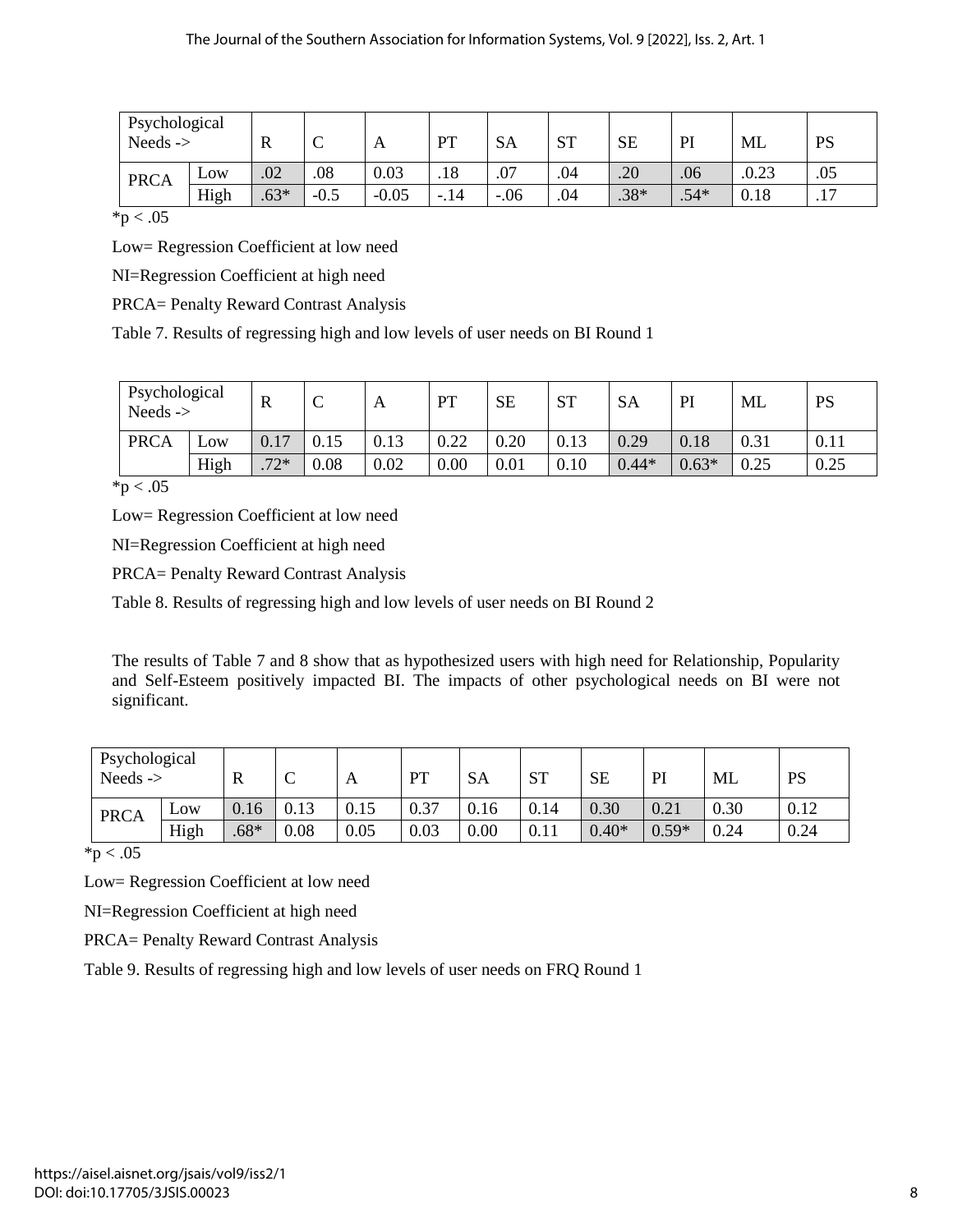| Psychological<br>Needs $\rightarrow$ |      | $\mathbb R$ | $\sqrt{ }$<br>◡ | A    | PT   | SA      | <b>ST</b> | <b>SE</b> | PI      | ML   | <b>PS</b> |
|--------------------------------------|------|-------------|-----------------|------|------|---------|-----------|-----------|---------|------|-----------|
| <b>PRCA</b>                          | Low  | 0.11        | 0.09            | 0.17 | 0.39 | 0.13    | 0.09      | 0.26      | 0.24    | 0.30 | 0.09      |
|                                      | High | $73*$       | 0.06            | 0.04 | 0.05 | $-0.02$ | $0.31*$   | $0.43*$   | $0.64*$ | 0.26 | $0.47*$   |
| $\mathbf{v}$ . $\mathbf{v}$          |      |             |                 |      |      |         |           |           |         |      |           |

 $*p < .05$ 

Low= Regression Coefficient at low need

NI=Regression Coefficient at high need

PRCA= Adapted Penalty Reward Contrast Analysis

Table 10. Results of regressing high and low levels of user needs on FRQ Round 2

| Psychological<br>Needs $\rightarrow$ |      | R      | ◡        | A    | PT   | <b>SA</b> | <b>ST</b> | <b>SE</b> | PI      | ML   | PS   |
|--------------------------------------|------|--------|----------|------|------|-----------|-----------|-----------|---------|------|------|
| <b>PRCA</b>                          | Low  | 0.12   | $0.11\,$ | 0.13 | 0.43 | V.II      | 0.07      | 0.23      | 0.24    | 0.34 | 0.08 |
|                                      | High | $.75*$ | 0.10     | 0.04 | 0.03 | $-0.06$   | 0.09      | $0.36*$   | $0.65*$ | 0.26 | 0.08 |

 $*p < .05$ 

Low= Regression Coefficient at low need

NI=Regression Coefficient at high need

PRCA= Adapted Penalty Reward Contrast Analysis

Table 11. Results of regressing high and low levels of user needs on TIME Round 1

| Psychological<br>Needs $\rightarrow$ |      | R    | ⌒<br>◡ | A       | PT   | <b>SA</b> | <b>ST</b> | <b>SE</b> | PI      | ML   | PS      |
|--------------------------------------|------|------|--------|---------|------|-----------|-----------|-----------|---------|------|---------|
| <b>PRCA</b>                          | Low  | 0.16 | 0.09   | 0.13    | 0.42 | 0.12      | 0.09      | 0.26      | 0.24    | 0.29 | 0.04    |
|                                      | High | .78* | 0.05   | $-0.01$ | 0.04 | $-0.1'$   | $0.35*$   | $0.38*$   | $0.72*$ | 0.25 | $0.44*$ |

 $*p < .05$ 

Low= Regression Coefficient at low need

NI=Regression Coefficient at high need

PRCA= Adapted Penalty Reward Contrast Analysis

Table 12. Results of regressing high and low levels of user needs on TIME Round 2

The results of Table 9, 10, 11 and 12 show that as hypothesized users with high need for Relationship, Popularity and Self-Esteem positively impacted BI and actual usage as measured by frequency of use (FRQ) and time of use (TIME) in both rounds of the study. The impacts of other psychological needs on BI, FRQ and TIME were not significant in round 1. However, the impact of security and pleasure stimulation in the post-COVID era (round 2) on TIME and FRQ was found to be significant perhaps due to insecurity and lack of pleasurable avenues outside of their homes.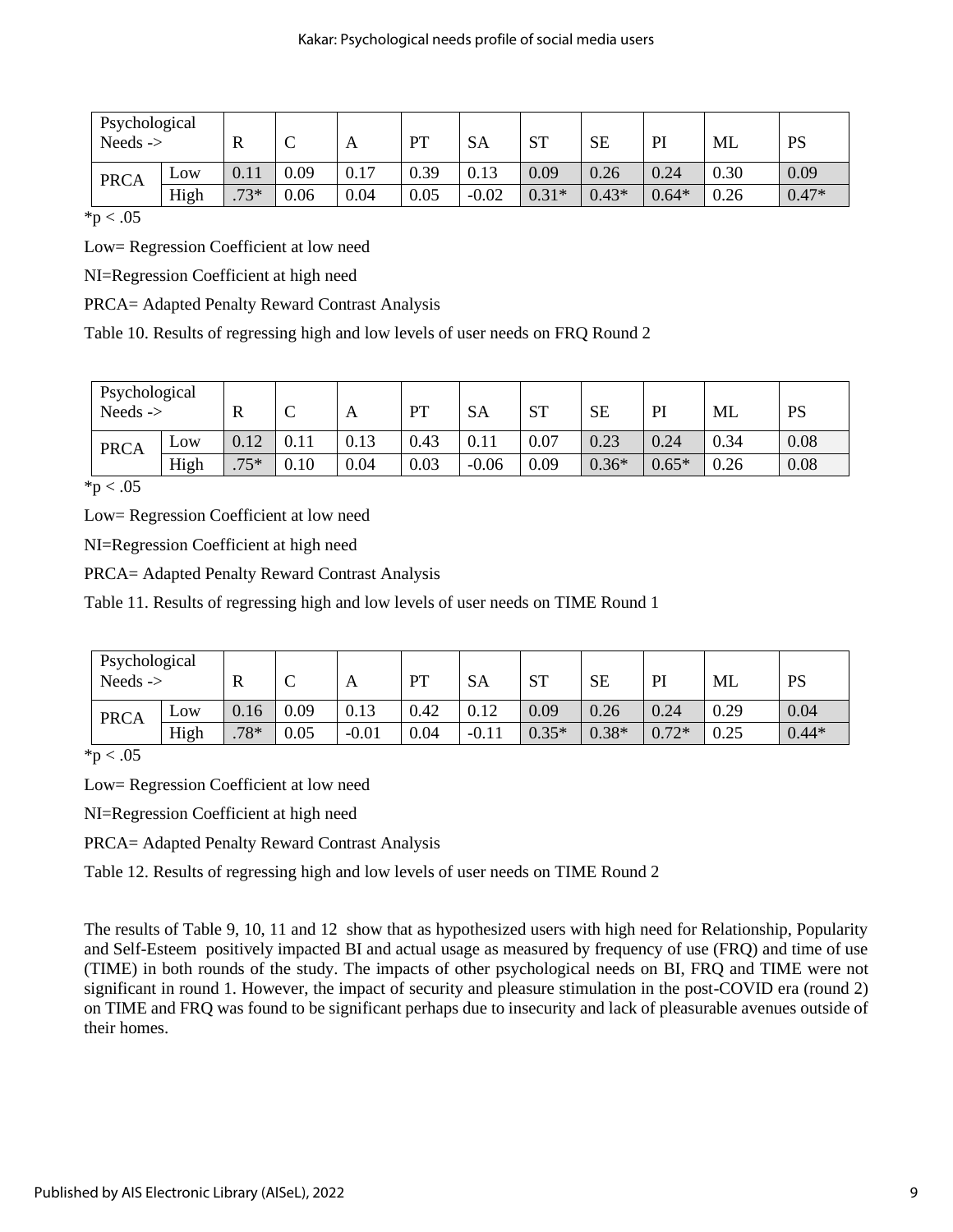# **Discussion**

Thus, all the six hypothesis were supported by the findings in the study. The user needs for Relationship, Popularity and Self-Esteem were higher for over-indulgent users of social media. The three needs not only impacted the BI of participants who engaged on social media but also their actual usage as measured by FRQ and TIME. The findings of the study also showed that overall the users' psychological needs were fairly stable and enduring over time. The significant increase in need for physical thriving and pleasure-stimulation in round 2 could possibly have been due to Covid-19 as the first round of the study was conducted in the pre-Covid-19 era while the second round was conducted in the post-Covid-19 era.

Although, there were a significant difference psychological profile of users between Groups A and B in 8 of the 10 psychological needs, the impact of only three psychological needs on BI, FRQ and TIME were significant – Relationship, Popularity and Self-Esteem. Further, as can be seen from the regression coefficients the impact of relationship on BI, FRQ and TIME was greater than the impact of popularity-influence on BI, FRQ and TIME which in turn had a greater impact than self-esteem on BI, FRQ and TIME. The greatest difference in psychological needs between participants in Groups A and B was in Self-Actualization and Competence followed by Popularity-Influence and Relationship. However, the impact of both Self Actualization and Competence on BI, FRQ and TIME was not found to be significant.

Perhaps, unlike user needs of Relationship, Popularity and Self-Esteem, the user need of competence and selfactualization can be fulfilled through the use of utilitarian software, for example. The social value derived by users through relatedness, self-esteem and popularity-influence will thus drive social media participation. Users can easily fulfill these needs through social media with a few computer clicks. The greater needs for competence and selfactualization of Group B than Group A only implies that the profile of users who over-indulge in social media is different from those who do not even though the impact of high and low levels of user need for competence and self-actualization on BI, TIME and FRQ are not found significant.

Additionally, a noteworthy finding of the study is the increased BI, TIME and FRQ in round 2 which was conducted in the post-Covid-19 era over BI, TIME and FRQ in round 1 which was conducted in the pre-Covid-19 era (Table 6). It could be due to social distancing practiced by a large number of people in the post-cCovid-19 period. With people spending more time indoors, the need of social interactions could be fulfilled online without the need for personal contact through social media. Further, perhaps for the same reason the impacts of relatedness, self-esteem and popularity influence on BI, TIME and FRQ was found to be consistently higher in round 1 compared to round 2 (Tables 7-12). With experts predicting that social distancing will remain with us for some time, we can expect social media to be more prevalent in the foreseeable future too. It is also likely that these developments will lead to more participation in social commerce providing benefits of greater information to both consumers and businesses and increased online consumer spending (Lu et al., 2016).

# **Conclusion**

The findings of the study answers all the three research questions posed in the study. Overall, the psychological needs of users remained fairly stable over time, yet the user profile of users who over-indulge in social media activities was found to be distinctly different from those who do not. The needs that significantly and positively impacted BI, TIME and FRQ were the need for relatedness, self-esteem and popularity influence. Users who over indulged in social media were found to be higher in all these three needs.

The findings of the study has practical implications. Increasing the frequency of user participation and the number of participants is important for success of social media. Knowing the user profile and addressing their needs more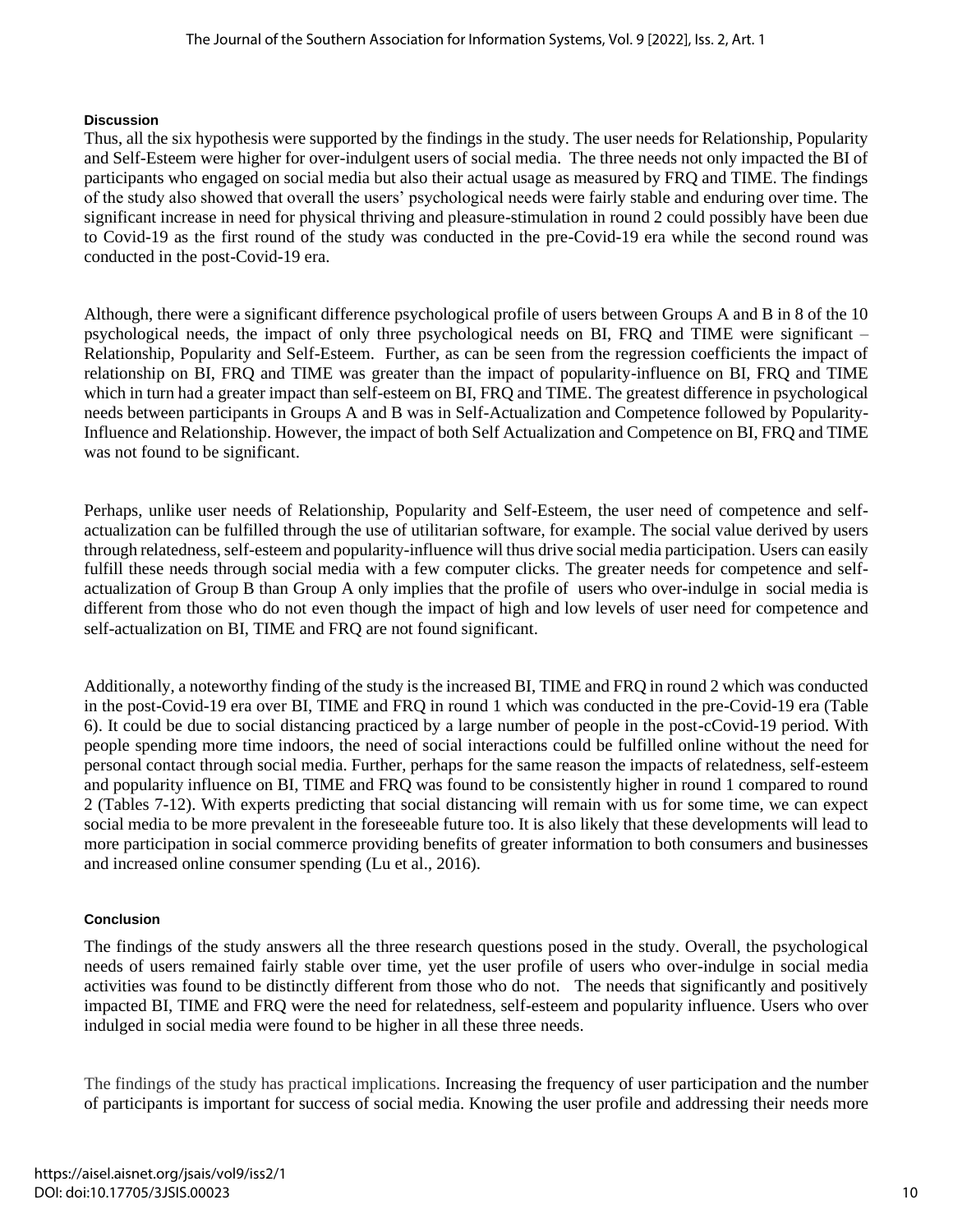effectively can not only be helpful to social media websites in retaining their existing users but in attracting new users as well. The theory of network externalities states that augmented benefits are realized by users when the participation reaches a critical mass which in turn has the effect of further accelerating the participation (Lin and Bhattacherjee, 2008). This is not only important for increasing social media participants but also for business. It is estimated that nearly one third of all consumer spending is influenced by social commerce on social media (Lu et al., 2016). Thus, increased user and usage at social medial websites is not only important for social communications but for consumer markets in general. The advent of social media has changed the way people get and disseminate information about civic lie, health, dating and entertainment Perrin, 2015). It has influenced almost all aspects of social life including work, politics and ecommerce. The advent of Covid-19 has further accelerated this trend.

Product/ project managers of social media websites can use their innovative abilities to provide features on their social media websites that meet the identified psychological needs of participants to retain increase their user base. For example, to fulfill the salient relatedness, self-esteem and popularity-influence needs, social commerce websites can enable real-time interactions between users. Further, technological and informational features can be introduced that provide a socially supportive environment on the website by recognizing user contributions and encouraging mutual help. Providing socially rich text, multimedia contents, physically embodied agents, text-to-voice features can convey a feeling of social engagement and personal touch to the interactions. Further, providing personalized information, ratings on the quality of content and statistics on followers can help social media users to track and enhance their social presence.

# **Limitations and Future Research**

The results of the study cannot be generalized as the sample was non-randomized due to constraints in getting a large number of participants for the study. This limitation should be viewed in light of focus of the study which was not to test generalizability across user groups but across two time frames i.e., in the pre- Covid and post-Covid eras. Additionally, this replication study is a step forward in the direction of the relevance of the impact of users' psychological needs profile on the usage across different software products/ platforms as shown by the results of previous studies (e.g., Kakar, 2021). Future studies may focus on generalizability of this results across user populations.

# **REFERENCES**

- 1. Aiken, L. R., JR. (1964). The prediction of academic success and early attrition by means of a multiple-
- 2. choice biographical inventory. American Educational Research Journal, 1964, 1, 127-138.
- 3. Anderson, E.W. and V. Mittal, 2000, 'Strengthening the Satisfaction Profit Chain'. *Journal of Service Research.*  Vol J. No.2. pp.107-20.
- 4. Bandura, A. (1997). Self-efficacy: The exercise of control. New York: Freeman.
- 5. Baumeister, R. F., & Leary, M. R. (1995). The need to belong: Desire for interpersonal attachments as a fundamental human motivation. *Psychological Bulletin, 117,* 497-529.
- 6. Blumer, H. (2012). Symbolic Interactionism [1969]. Contemporary Sociological Theory, 62.
- 7. Carnegie, D. (1936). *How to win friends and influence people.* New York: Simon & Schuster.
- 8. Chiu, C., Ip, C. and Silverman, A. (2012), "Understanding social media in China", McKinsey Quarterly, Vol. 2, pp. 78-81.
- 9. Deci, E. L., & Ryan, R. M. (1985). Self-determination and intrinsic motivation in human behavior. *EL Deci, RM Ryan.–1985*.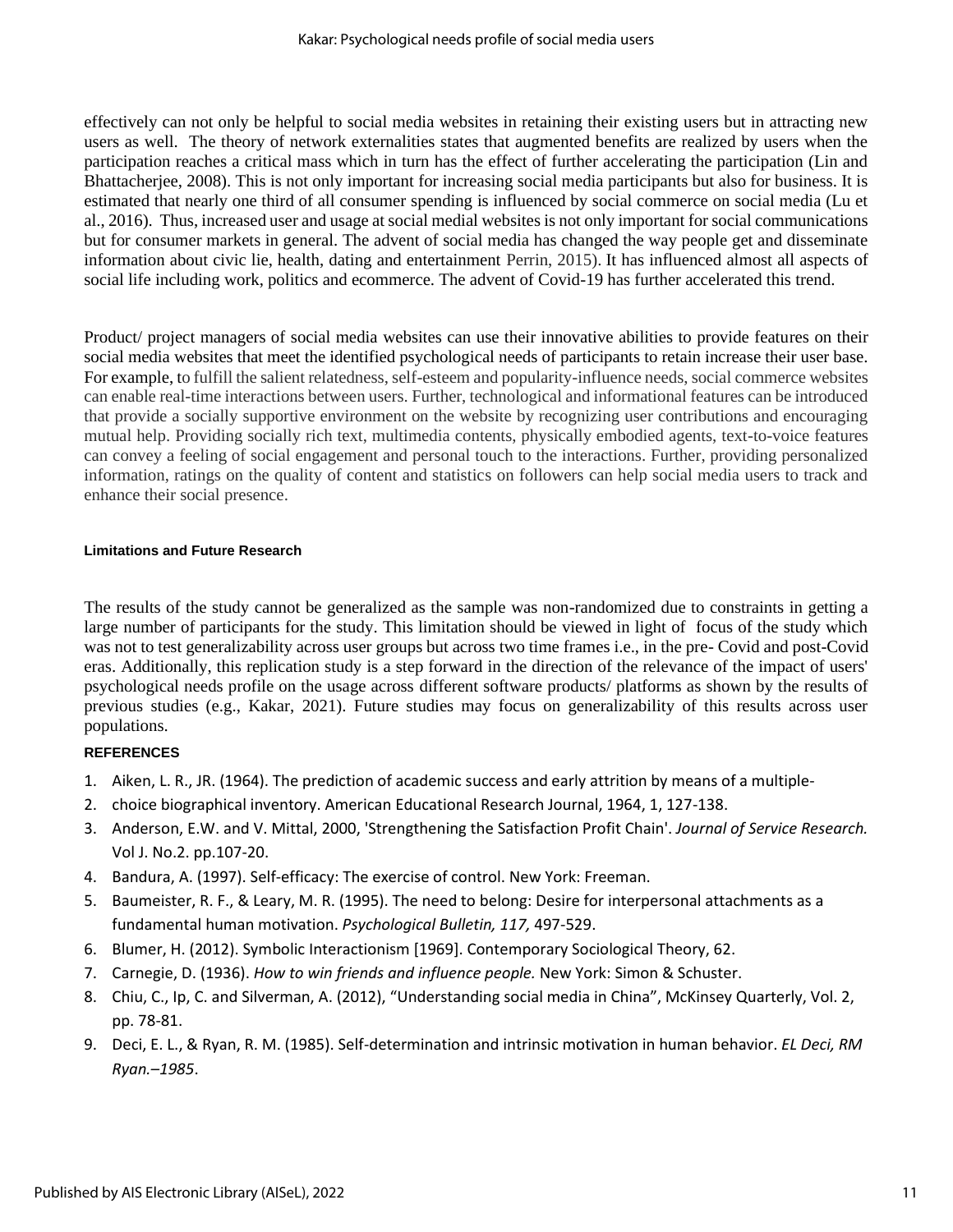- 10. Derber, C. (1979). The pursuit of attention: Power and individualism in everyday life. Oxford, UK: Oxford University Press.
- 11. Epstein, S. (1990). Cognitive-experiential self-theory. In L. A. Pervin (Ed.), *Handbook of personality: Theory and research* (pp. 165-192). New York: Guilford Press.
- 12. Erickson, E.H., 1963. Childhood and Society. W.W. Norton, New York.
- 13. Fiore, A. M., Jin, H. J. and Kim, J. (2005). For fun and profit: Hedonic value from image interactivity and responses toward an online store, Psychology & Marketing (22:8), pp. 669-694
- 14. Forman, A.M. and Sriram, V. (1991). Attitudinal differences between Dutch and American consumers regarding ecological problems and solutions: An empirical investigation. Journal of Euromarketing, 1(1-2), pp.213-232.
- 15. Kakar, A. K. (2015a). Software product features: should we focus on the attractive or the important?. *Journal of Decision Systems*, *24*(4), 449-469.
- 16. Kakar, A. K. (2015b). Why do users speak more positively about Mac OS X but are more loyal to Windows 7?. *Computers in Human Behavior*, *44*, 166-173.
- 17. Kakar, A. K. (2017). Investigating the relationships between the use contexts, user perceived values, and loyalty to a software product. *ACM Transactions on Management Information Systems*. In *AMA Summer Academic Conference*. *(TMIS)*, *8*(1), 1-23.
- 18. Kakar, A. K., & Kakar, A. (2018a). IS THE TIME RIPE FOR BRANDING OF SOFTWARE PRODUCTS. *Southern Association of Information Systems*.
- 19. Kakar, A and Kakar, A. K. (2018b). Assessing Shopper's Penalty Reward Calculus in Online versus Instore Shopping. *E-Service Journal*, *10*(3), 24-45.
- 20. Kakar, A. (2021). Which type of users are more addicted to Computer games?, AMA Winter Virtual Academic Conference.
- 21. Leary, M. R., Kelly, K. M., Cottrell, C. A., & Schreindorfer, L. S. (2001). Individual differences in the need to belong. *Unpublished manuscript, Wake Forest University, Winston-Salem, NC*.
- 22. Lin, C. P. and Bhattacherjee, A. (2009). Understanding online social support and its antecedents: A sociocognitive model. The Social Science Journal, 46, 724–737.
- 23. Lu, B., Fan, W., & Zhou, M. (2016). Social presence, trust, and social commerce purchase intention: An empirical research. *Computers in Human Behavior*, *56*, 225-237.
- 24. Maslow, A. (1954). *Motivation and personality.* New York: Harper & Ro.
- 25. Maslow, A. H. (1954) Motivation and Personality, New York: Harper and Row Publishers, Inc.
- 26. Mathwick, C., Wiertz, C. and De Ruyter, K. (2008), "Social capital production in a virtual P3 community", Journal of Consumer Research, Vol. 34 No. 6, pp. 832-849.
- 27. McDougall, W. (1908). *Introduction to social psychology.* London: Methuen.
- 28. Mittal, V,, W.T. Ross and P.M. Baldasare, 1998, 'The **Asymmetric impact** of Negative and Posi- tive Attributelevel Performance on Overall Satisfaction and Repurchase Intentions", *Journal of Marketing.* Vol.62, No, l, pp.33-47.
- 29. Murray, H. (1938). *Explorations in personality.* New York: Oxford University.
- 30. Perrin, A. (2015). Social Media Usage: 2005-2015: 65% of Adults Now Use Social Networking Sites--A Nearly Tenfold Jump in the Past Decade. Pew Research Trust.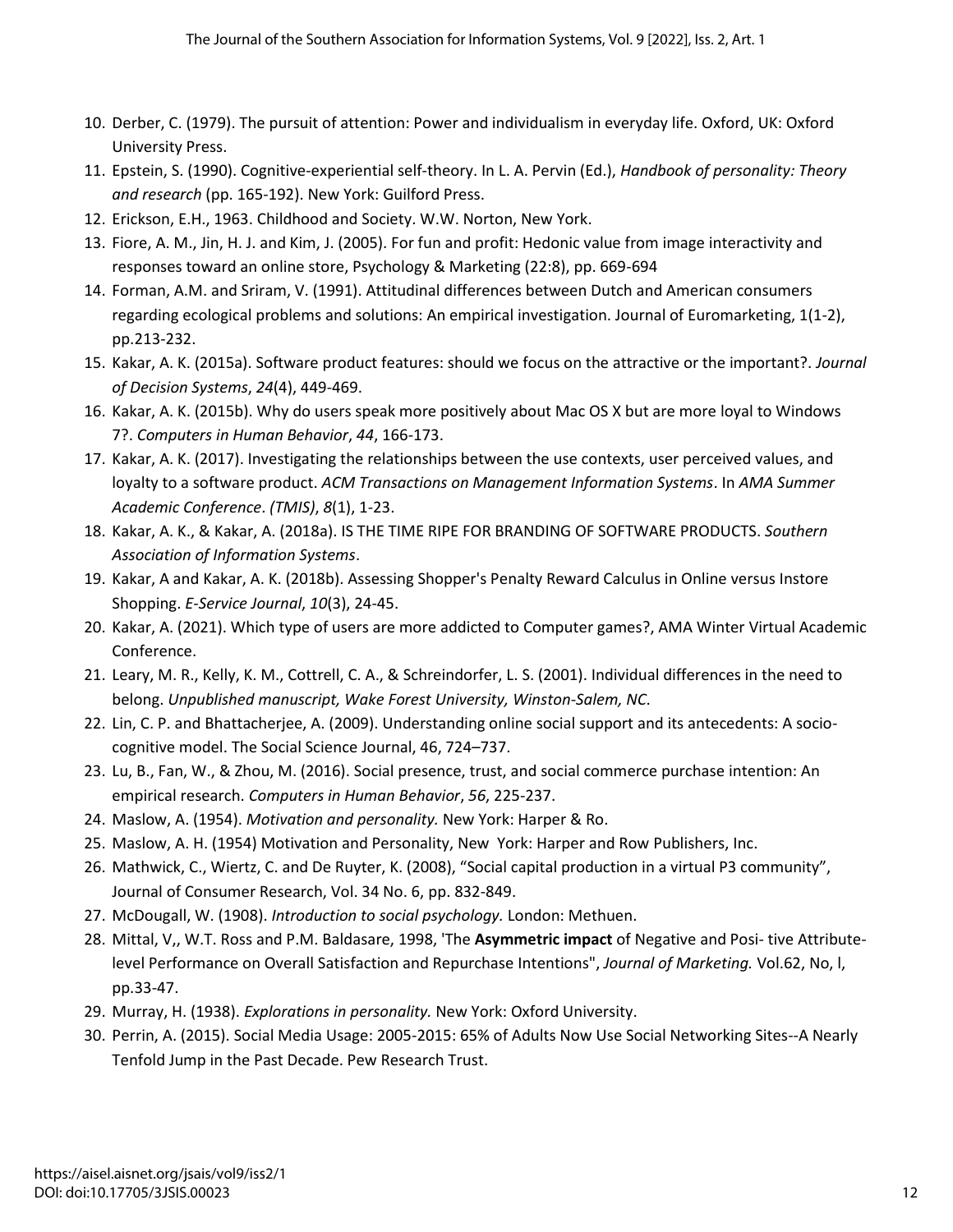- 31. Perrin, A., Duggan, M., Rainie, L., Smith, A., Greenwood, S., Porteus, M., & Page, D. (2015). Social media usage: 2005–2015. Pew Research Center. *Pew Research Center. Retrieved August*, *30*, 2018.
- 32. Rauniar, R., Rawski, G., Yang, J., & Johnson, B. (2014). Technology acceptance model (TAM) and social media usage: an empirical study on Facebook. *Journal of Enterprise Information Management*.
- 33. Reis, H. T., Sheldon, K. M., Gable, S. L., Roscoe, R., & Ryan. R. (2000). Daily well-being: The role of autonomy, competence, and relatedness. *Personality and Social Psychology Bulletin, 26,* 419-435.
- 34. Richer, S. and Vallerand, R. J. (2000). The need for relatedness scale. Manuscript in prepation. Universite du Quebec a Montreal, Montreal, Quebec Canada.
- 35. Richer, S., Blanchard, C. M. and Vallerand, R. J. (2000). A motivational model of turnover, Manuscript submitted for publication.
- 36. Rogers, C. R. (1963). The actualizing tendency in relation to "motives" and to consciousness. In M. R. Jones (Ed.), *Nebraska Symposium on Motivation* (Vol. 11, pp. 1-24). Lincoln, NE: University of Nebraska Press.
- 37. Sheldon, K., Elliot, A.J., Kim, Y. and Kasser, T. (2001). What is satisfying about satisfying events? Testing 10 candidate psychological needs, J. Person. Soc. Psychol. 80, 325.
- 38. Sheth, J., Newman, B. and Gross, B. (1991). Why we buy what we buy: a theory of consumption values, J. Bus. Res. 22 (2), 159–170.
- 39. Tauber, E.M. (1972). Why do people shop?. The Journal of Marketing, pp.46-49.
- 40. Utz, S., Tanis, M., & Vermeulen, I. (2012). It is all about being popular: The effects of need for popularity on social network site use. *Cyberpsychology, Behavior, and Social Networking*, *15*(1), 37-42.
- 41. Venkatesh, V., Thong, J. Y. and Xu, X. (2012). Consumer acceptance and use of information technology: extending the unified theory of acceptance and use of technology. MIS Quarterly (36:1), pp. 157-178
- 42. Wu, W., Huang, V., Chen, X., Davison, R. M., & Hua, Z. (2018). Social value and online social shopping intention: the moderating role of experience. *Information Technology & People*.
- 43. Zhu, Y. Q., & Chen, H. G. (2015). Social media and human need satisfaction: Implications for social media marketing. *Business horizons*, *58* (3), 335-345.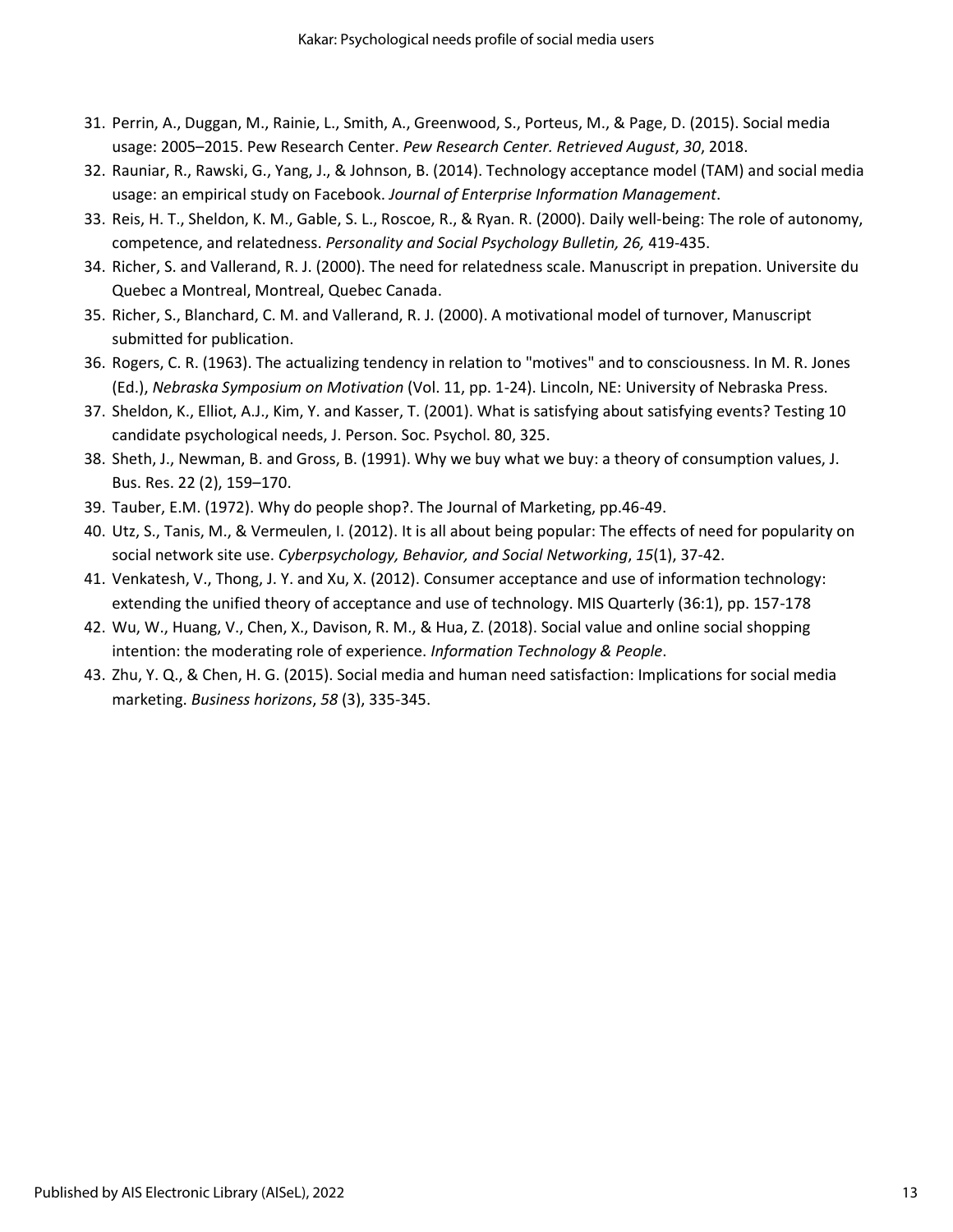APPENDIX A. Measure for Users' Psychological Needs used in the Study (Sheldon, Elliot, Kim and Kasser, 2001)

.

| 1. Autonomy                                                          |
|----------------------------------------------------------------------|
| That my choices were based on my true interests and values.          |
| Free to do things my own way.                                        |
| That my choices expressed my "true self."                            |
| 2. Competence                                                        |
| That I was successfully completing difficult tasks and projects.     |
| That I was taking on and mastering hard challenges.                  |
| Very capable in what I did.                                          |
| 3. Relatedness                                                       |
| A sense of contact with people who care for me, and whom I care for. |
| Close and connected with other people who are important to me.       |
| A strong sense of intimacy with the people I spent time with.        |
| 4. Self-actualization-meaning                                        |
| That I was "becoming who I really am."                               |
| A sense of deeper purpose in life.                                   |
| A deeper understanding of myself and my place in the universe.       |
| 5. Physical thriving                                                 |
| That I got enough exercise and was in excellent physical condition.  |
| That my body was getting just what it needed.                        |
| A strong sense of physical well-being.                               |
| 6. Pleasure-stimulation                                              |
| That I was experiencing new sensations and activities.               |
| Intense physical pleasure and enjoyment.                             |
| That I had found new sources and types of stimulation for myself.    |
| 7. Money-luxury                                                      |
| Able to buy most of the things I want.                               |
| That I had nice things and possessions.                              |
| That I got plenty of money.                                          |
| 8. Security                                                          |
| That my life was structured and predictable.                         |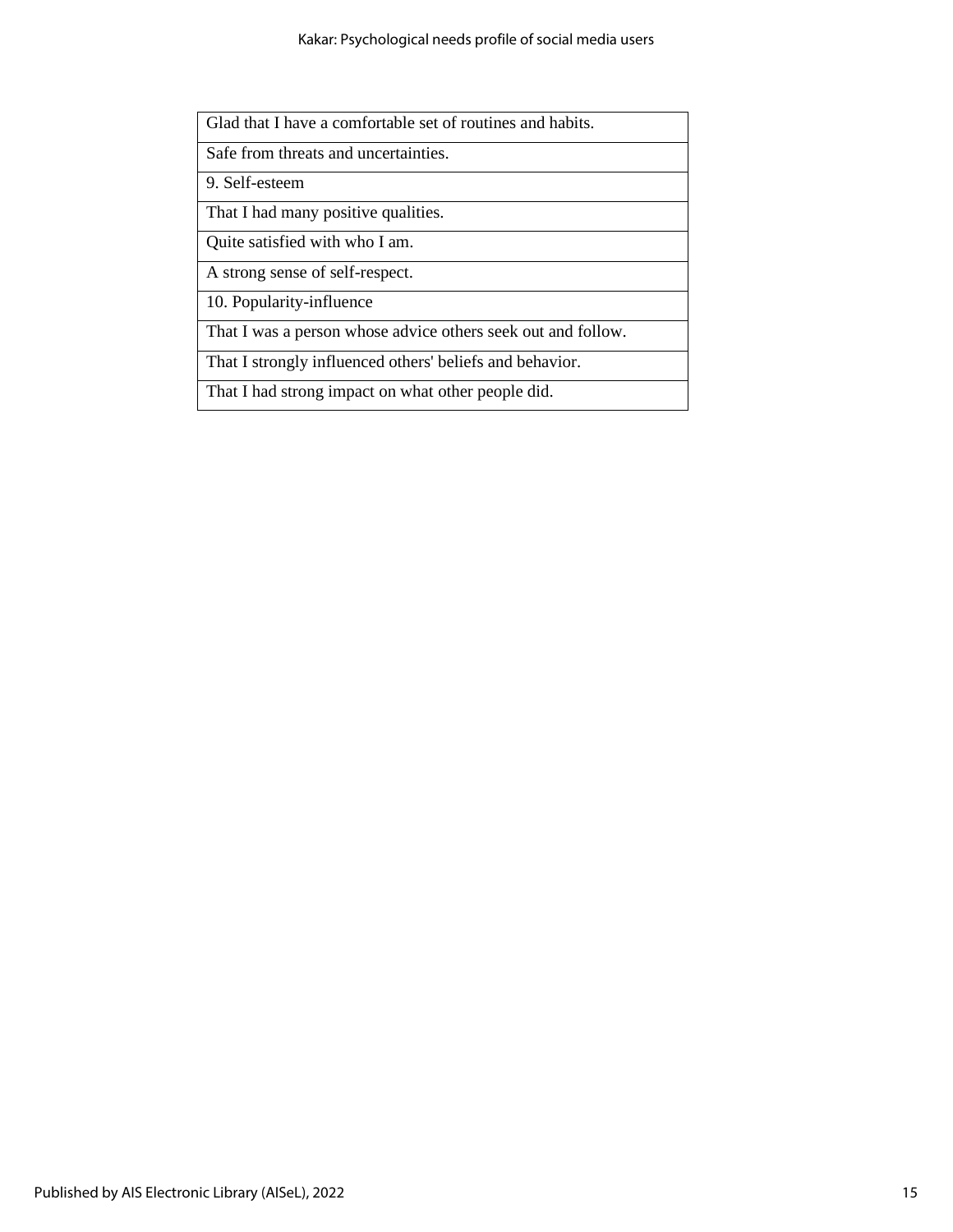|                            | Factor    |                |             |                     |                                       |                                          |               |                     |                  |          |
|----------------------------|-----------|----------------|-------------|---------------------|---------------------------------------|------------------------------------------|---------------|---------------------|------------------|----------|
| Items                      | 1         | $\overline{c}$ | 3           | $\overline{4}$      | 5                                     | 6                                        | 7             | 8                   | 9                | 10       |
| $\mathop{\rm A}\nolimits1$ | 0.933     | $-0.004$       |             |                     | $-0.039\,0.019$                       |                                          |               | 0.022 0.010 0.065   |                  | $-0.008$ |
| A <sub>2</sub>             | 0.913     | 0.036          |             | 0.016 0.064         |                                       | $-0.001 - 0.010 - 0.051 - 0.016 - 0.004$ |               |                     |                  |          |
| A3                         | 0.913     | 0.004          | 0.101       |                     | $-0.0060000$                          |                                          | $-0.0040.025$ |                     | 0.099            | $-0.143$ |
| C <sub>1</sub>             | 0.157     | 0.811          |             |                     | 0.091 0.024 0.096 -0.148 -0.140 0.004 |                                          |               |                     | $-0.1450.083$    |          |
| C <sub>2</sub>             | 0.224     | 0.849          | 0.046 0.011 |                     | $-0.1550.083$                         |                                          | 0.083 0.082   |                     | $-0.040 - 0.002$ |          |
| C3                         | 0.239     | 0.837          |             |                     | $0.018$ 0.075 -0.040 0.004            |                                          | $-0.0070.010$ |                     | 0.061            | $-0.016$ |
| R1                         | 0.112     | 0.158          |             | 0.863 0.014 0.062   |                                       | -0.023 -0.011 0.009                      |               |                     | 0.066            | 0.012    |
| R <sub>2</sub>             | 0.046     | 0.218          |             |                     | 0.868 0.005 0.070                     | 0.009 0.012 0.147                        |               |                     | 0.160            | 0.126    |
| R3                         | 0.021     | 0.239          |             | 0.827 0.142 0.170   |                                       | 0.127                                    | 0.126         | 0.219               | $-0.0480.199$    |          |
| SA1                        | 0.024     | 0.111          |             | 0.158 0.905 0.138   |                                       | 0.106                                    | 0.104         | 0.229               | 0.066            | 0.219    |
| SA <sub>2</sub>            | 0.075     | 0.150          |             |                     | $0.220$ $0.843$ -0.001 0.230          |                                          | 0.226         | 0.133               | 0.136            | 0.104    |
| SA3                        | 0.007     | 0.066          |             | 0.228 0.871 0.095   |                                       | 0.077                                    | 0.079         | 0.132               | 0.000            | 0.233    |
| PT1                        | $-0.062$  | 0.014          |             | 0.103 0.112 0.646   |                                       | 0.085                                    | 0.089         | 0.123               | 0.094            | 0.084    |
| PT <sub>2</sub>            | 0.002     | 0.017          |             | 0.157 0.889         |                                       | 0.172                                    | 0.162         | 0.046               | 0.257            | 0.084    |
| PT3                        | 0.069     | 0.002          |             | 0.046 0.218 0.888   |                                       | 0.054                                    | 0.051         | 0.121               | 0.036            | 0.161    |
| PL <sub>1</sub>            | $-0.023$  | 0.012          |             | 0.019 0.228 0.078   |                                       | 0.860                                    | 0.063         | 0.077               | $-0.0020.059$    |          |
| PL <sub>2</sub>            | 0.010     | 0.122          |             | 0.105 0.104         |                                       | 0.732                                    | 0.062         | 0.161               | 0.077            | 0.070    |
| PL3                        | 0.022     | 0.107          |             |                     | $0.024$ $0.137$ $-0.006$ $0.862$      |                                          | 0.011         | 0.055               | 0.107            | 0.056    |
| ML1                        | $-0.002$  | 0.072          |             | $0.005$ 0.071 0.120 |                                       | 0.011                                    | 0.805         | 0.195               | 0.120            | 0.094    |
|                            | ML2 0.078 | 0.155          |             | $0.002$ 0.019 0.149 |                                       | $-0.0800.860$                            |               | $-0.0670.196$       |                  | 0.056    |
|                            | ML3 0.049 | 0.230          |             | 0.021 0.117 0.217   |                                       | 0.044                                    | 0.840         | 0.062               | 0.229            | 0.037    |
| SE1                        | 0.021     | 0.233          |             | 0.151 0.233         |                                       | 0.029                                    | 0.009         | 0.790               | 0.371            | 0.014    |
| SE2                        | $-0.008$  | 0.109          | 0.011       |                     | 0.105                                 | $-0.0090.020$                            |               | 0.848               | 0.100            | 0.103    |
| SE3                        | 0.014     | 0.134          |             | 0.028 0.012 0.138   |                                       | 0.018                                    | 0.099         | 0.832               | 0.132            | 0.161    |
| ST1                        | 0.006     | 0.069          |             | 0.006 0.074         |                                       | 0.155                                    |               | -0.006 -0.046 0.873 |                  | 0.281    |
| ST <sub>2</sub>            | $-0.006$  | 0.031          | $0.020$ -   |                     | 0.026                                 | 0.223                                    | 0.014 0.031   |                     | 0.860            | 0.029    |
| ST3                        | 0.792     | 0.022          |             |                     | $0.044$ $0.212$ -0.059 0.235          |                                          | $-0.0790.045$ |                     | 0.825            | $-0.064$ |
| P <sub>1</sub>             | 0.908     | 0.076          |             | 0.007 0.229 0.076   |                                       | 0.105                                    | 0.010 0.019   |                     | 0.236            | 0.851    |
| P <sub>2</sub>             | 0.815     | 0.012          |             | 0.117 0.074 0.081   |                                       | 0.155                                    | $-0.0060.127$ |                     | 0.070            | 0.843    |
| P3                         | 0.104     | 0.001          |             | 0.050 0.029 0.073   |                                       | 0.222                                    | 0.012 0.051   |                     | 0.026            | 0.826    |

APPENDIX B. Results of Factor Analyses for Users' Psychological Needs